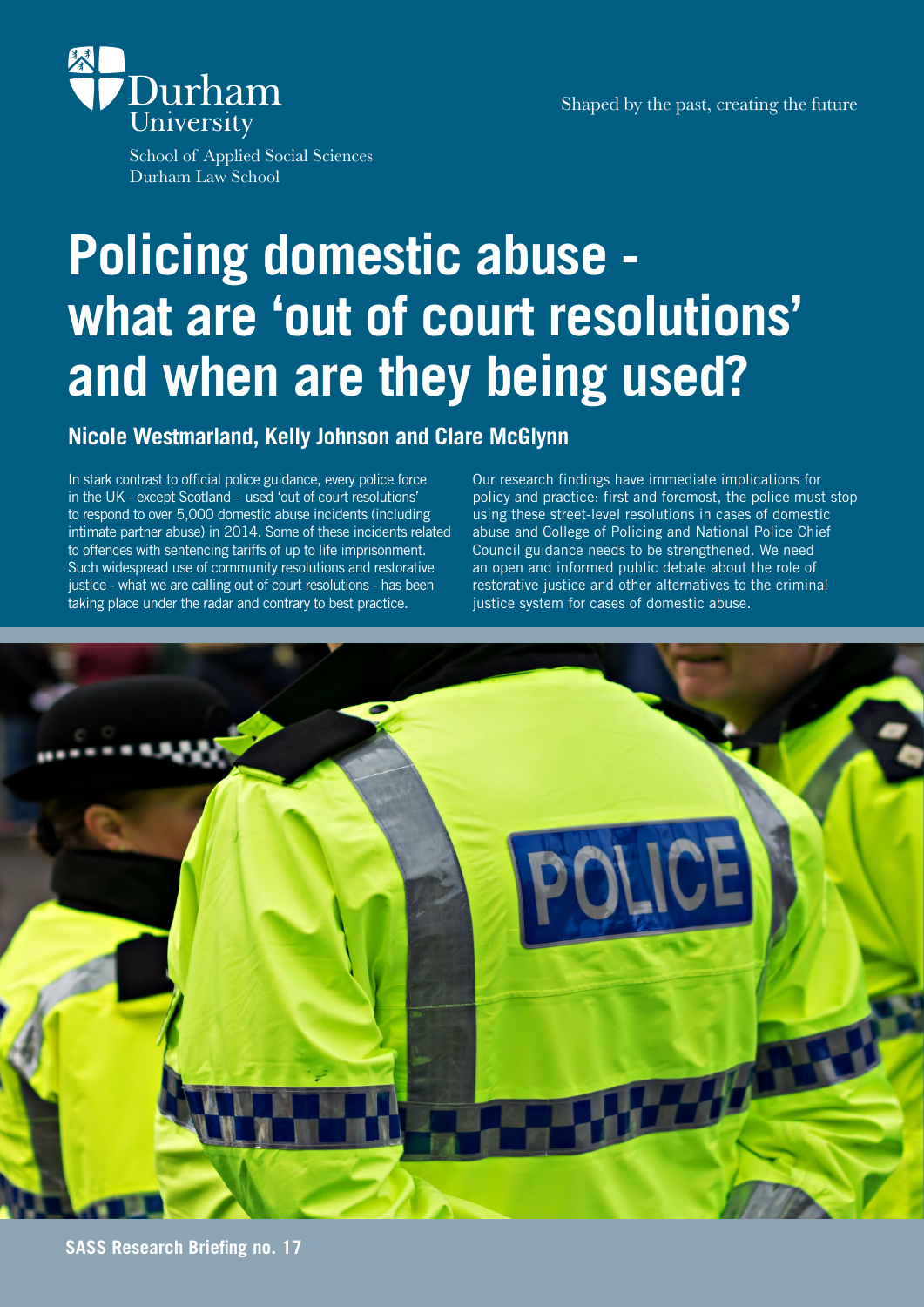# **What are 'out of court' resolutions?**

**An 'out of court resolution' is the umbrella term we use to refer to community resolutions and a range of police-led restorative justice practices. They differ from other out of court penalties such as cautions and fixed penalties as they seek a 'resolution' to an individual or community level dispute or conflict. Community resolutions and restorative justice are not the same thing, but there are a lot of overlaps between them and some police forces treat them as though they are the same.**

### **What is a community resolution?**

Community resolutions are generally used for first time offenders where the victim does not wish to pursue any more formal action through the criminal justice system. They were designed to be used for less serious offences where an offender has been identified – so that police officers can respond to lower level crimes proportionally and be 'resolved' by police officers, rather than the criminal justice system.

### **What is restorative justice?**

Although many think of restorative justice as planned, face to face meetings between offenders and victims (often referred to as 'conferences'), there are different 'levels' of restorative justice that the police can use:

Level 1: an instant or on-street disposal, where police officers or police community support officers use restorative skills … to resolve conflict in minor crimes and incidents … as an alternative to a formal criminal justice process.

**Level 2:** measures such as restorative justice conferences, and may involve more participants, risk assessments and seek longer-term solutions. A Level two restorative justice response can occur either as an alternative to criminal justice proceedings, or in addition to criminal justice proceedings, as part of a formal crime disposal. (ACPO 2012)

# **What's the problem?**

Most people assume that restorative justice and community resolutions are rarely, if ever, used in cases of domestic abuse. So, there's been little research on this topic. In fact, College of Policing guidance is that these out of court resolutions are 'rarely appropriate' in domestic abuse cases

and not recommended for intimate partner abuse. The Independent Police Complaints Commission has stated that 'restorative justice should not be used in cases of domestic abuse' (IPCC 2013). Her Majesty's Inspectorate of Constabulary (HMIC) has said the same, warning of 'unacceptable risks'. Nonetheless, we became aware through our research partnerships with some police forces that out of court resolutions were being used in cases of domestic abuse and so undertook this research study.

# **What did we do?**

**Our aim was to investigate the nature and extent of police use of out of court resolutions in responding to domestic abuse in the UK. We used the Freedom of Information Acts to ask all police forces about their use of restorative justice and community resolutions in cases of domestic abuse. We got a 100% response rate – all replying at least in part. However, there are some inconsistencies in our data and a large proportion of missing data (dealt with in our journal article).** 

# **What did we find?**

### **How often were out of court resolutions used?**

- Every police force except Police Scotland had used out of court resolutions – either restorative justice or community resolutions (or a regional equivalent in Northern Ireland) to respond to domestic abuse in 2014 (the year we asked about).
- The proportion of domestic abuse cases dealt with using out of court resolutions varied significantly across the forces. Some forces – including Northumbria, North Wales, Thames Valley, Dyfed-Powys and Avon & Somerset – were using them rarely (in under 100 cases each).
- Some police forces were using them more routinely for example Greater Manchester used out of court resolutions to respond to 837 domestic abuse offences and West Midlands to 751 offences in 2014. This equates to as many as 1 in 20 domestic abuse offences.
- The total number of domestic abuse cases (crimed and non crimed incidents) dealt with using out of court resolutions across the 45 forces was 5,466. We consider this the minimum number of cases due to data issues such as not always applying the domestic abuse 'flag'.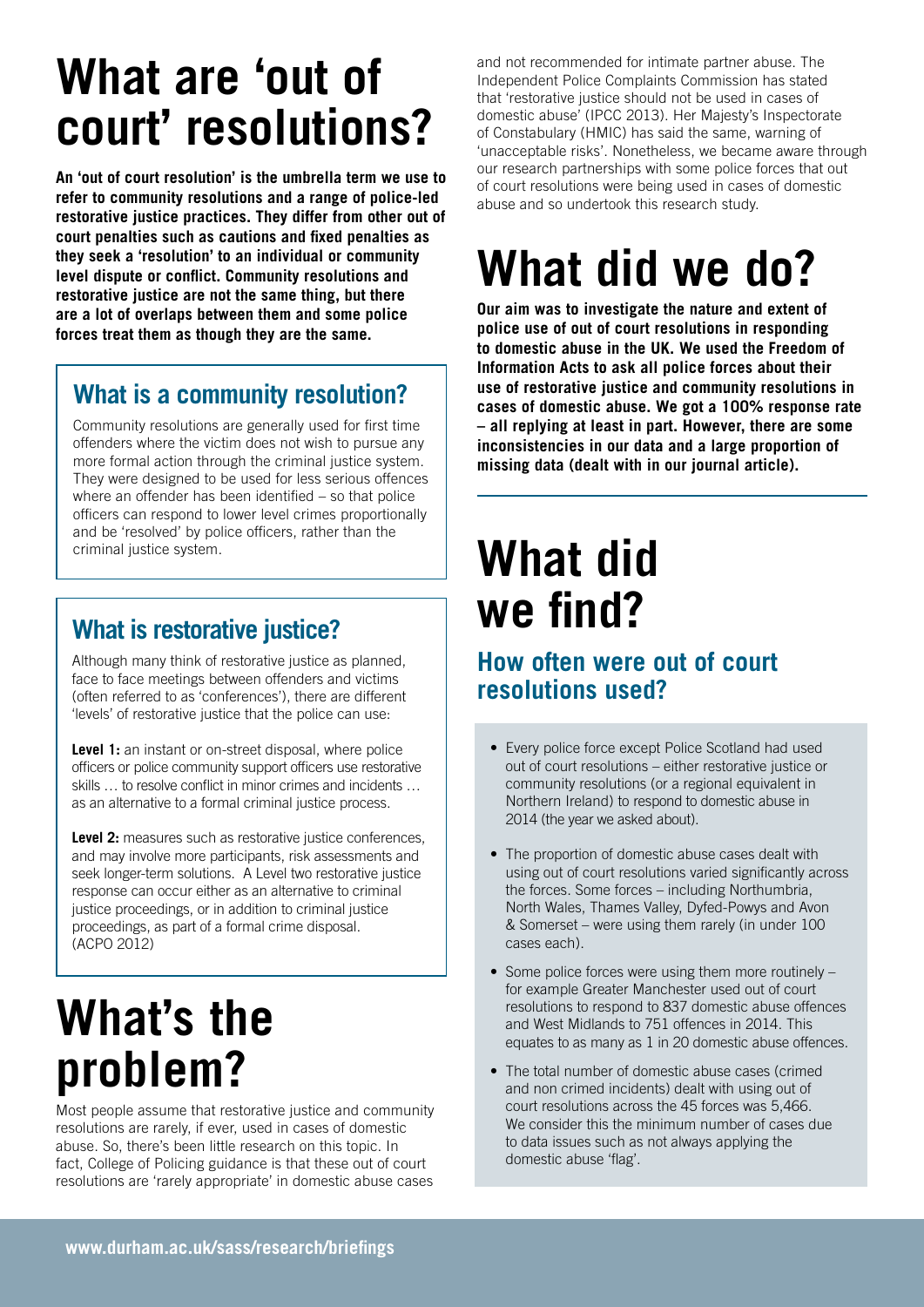### **In what sort of domestic abuse cases were out of court resolutions used?**

- All of the forces that recorded the relationship between victims and offenders (39 forces) said that they had used out of court resolutions for intimate partner abuse. Therefore, out of court resolutions were not restricted to familial forms of domestic abuse.
- There may have been an over-representation of same sex cases and of cases involving male victims and female offenders in terms of how frequently out of court resolutions were used.

### **How were out of court resolutions used in the intimate partner cases?**

- Very serious crimes were being dealt with by means of out of court resolutions. They were used for a broad range of serious criminal offences which, if prosecuted, have potential sentencing tariffs of up to life imprisonment.
- Most often, out of court resolutions were used for violence against the person (in 56% of the 1,098 cases where we had this information). This included 131 cases of common assault and battery, 101 cases of actual bodily harm, and 100 cases of harassment. Particularly serious in terms of sentencing tariffs were one case of threat to kill (up to ten years imprisonment) and seven cases of malicious wounding (up to five years imprisonment).
- The second most frequent use was for arson and criminal damage (in 36% of cases). This was mainly for criminal damage (338 cases) but did also include one case of arson endangering life (which in court could lead to life imprisonment).
- While restorative justice can be used alongside a criminal justice prosecution, in practice it almost never was in the cases we looked at. Out of all the criminal justice prosecution data we were given for intimate partner violence (data from 34 forces relating to 1,227 cases) only one single case was recorded as involving any form of criminal prosecution (and this was a police caution).



### **What actions were involved in out of court resolutions?**

- We found that out of court resolutions covered a very broad range of responses - many of which had no clear 'restorative' or 'community' elements. We had information on 346 cases and most common (43% of cases) was an apology – either verbal or written, or apology to the police officer. The second most common action, 27% of cases, was reparation, such as the damage paid for or replaced.
- In all cases, including intimate partner abuse, the traditional restorative justice conference was rarely used – with street level responses far more common. Out of the 12 forces that recorded the 'level' of restorative justice used (1,190 cases), 76% were recorded as Level 1. However we suggest this is higher in reality, as when we looked at the description of some of the Level 2 responses, we found them very similar to Level 1.
- We were very concerned about descriptions in intimate partner abuse cases where the action had more in common with a 'no further action' disposal, such as: 'parties separated'; 'no formal complaint made'; 'now separated'; and 'victim wanted no further contact'.
- Some actions had distinct overlaps with criticisms of pre-1990s policing of domestic abuse, for example: 'words of advice given','note signed to effect that offender will behave, or '[advised to]seek marriage guidance'.

### **Parliament's Justice Committee Report on Restorative Justice**

Following our written and oral evidence to the Justice Select Committee on this research, the Committee's Report endorsed our recommendation that the police should not be using out of court resolutions in cases of domestic abuse:

'It is a matter of great concern to us that "Level One" restorative justice is being used by police forces in cases of domestic abuse. This risks bringing restorative justice into disrepute. It is crucial that frontline police officers are fully informed of the risks for vulnerable victims in such cases. We recommend that it be reaffirmed that "Level One" restorative justice is not appropriate for cases of domestic abuse and the Ministry of Justice work with police forces to ensure officers have proper guidance to avoid using restorative justice in inappropriate circumstances.' House of Commons Justice Committee, Restorative Justice, Fourth Report of Session, para 34, available on www. publications.parliament.uk/pa/cm201617/cmselect/ cmjust/164/164.pdf.